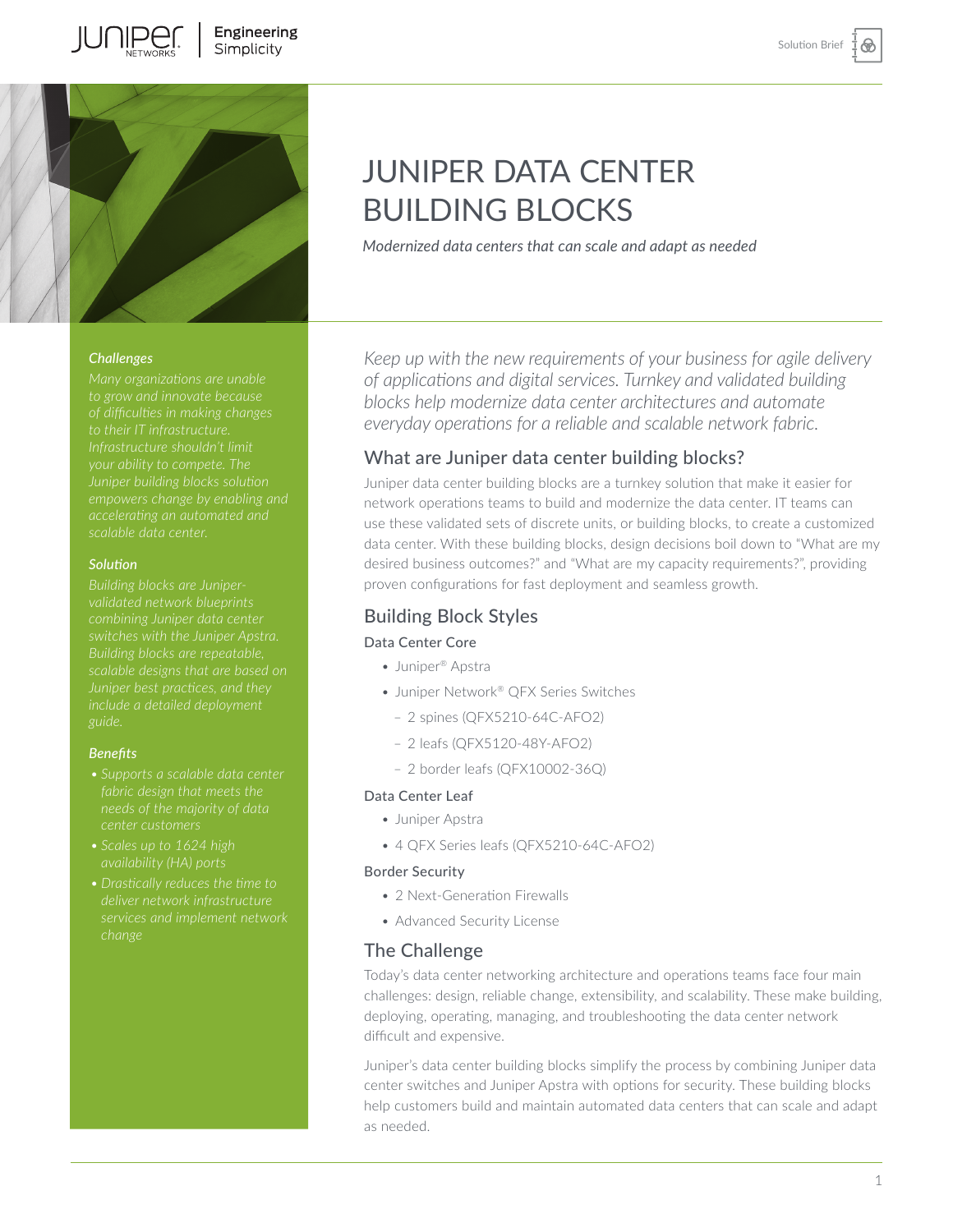

*Figure 1: Building blocks help create repeatable, scalable data center designs by combining Juniper data center switches with Apstra fabric management software.*

# The Juniper Networks Data Center Building Block Solutions

New turnkey building block solutions combine intent-based networking, industry-leading switches, and secure services gateways in proven configurations for fast deployment and seamless data center network growth. Customers can deploy proven, intent-based building blocks and drop in zerotouch fabric modules that seamlessly scale from 4-switch to 54-switch deployments.

These solutions enable small and medium-sized organizations to adopt the most modern approach to data center operations without undertaking expansive design projects or lengthy deployment programs.

## Features and Benefits

The scalable, optimized building block architecture lets customers confidently deploy what they need for today's data center, with the flexibility to scale up to 1624 HA server ports in the future. The interlinking set of networking and security building blocks can scale over time and support new networking systems to meet a diverse set of bare-metal, virtual machine, container, and IP storage connectivity needs.

With Apstra managing the building blocks, new data centers can be deployed within hours—not days—using zero-touch provisioning (ZTP) and a set of pre-validated blueprints. Apstra even provides an auto-generated cabling plan to ensure that everything is connected properly.

#### Solution Components

- Juniper Networks QFX Series Switches build a strong underlay foundation for flexible and high-performance fabrics.
- Juniper Apstra automates and validates both the data center network's architecture and its operations, helping to eliminate complexity, vulnerability, and outages.
- Juniper Networks SRX Series Services Gateways support fast, secure, and highly available data center and enterprise edge operations, with unmatched performance and scalability.

# Summary—Get an Automated Data Center Today with Building Blocks from Juniper

Juniper building blocks let data centers grow and innovate with an automated, intent-based, scalable fabric architecture that drastically reduces the time to implement network change. Customers can confidently deploy what they need today, while providing the flexibility to scale as business requirements change. The solution lets the network adapt regardless of the resource—bare metal, virtual machine, container, storage, and security services connectivity needs are all covered.

## Next Steps

To learn more about Juniper Apstra and building block solutions, please contact your account rep. You can also explore these innovations in Juniper vLabs ([vlabs.juniper.net](http://vlabs.juniper.net)), which provides free access to prebuilt virtual topologies to test these and other data center configurations.